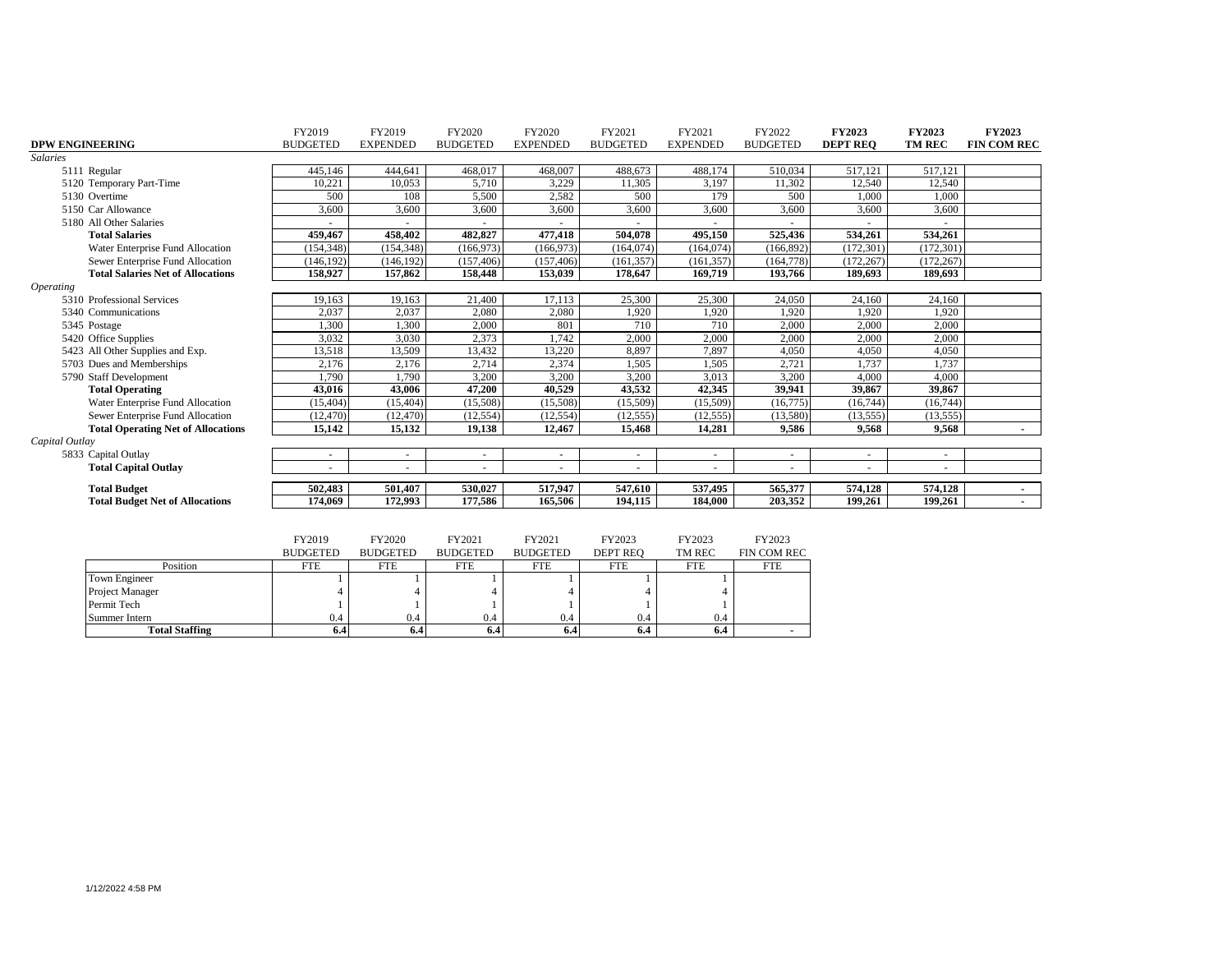## **FISCAL YEAR 2023 DPW ENGINEERING DEPARTMENT SALARY INFORMATION TOWN MANAGER RECOMMENDED**

| <b>Regular Salaries</b>                            |                                |            |                |                |                    |                          |                          |                          |                          |
|----------------------------------------------------|--------------------------------|------------|----------------|----------------|--------------------|--------------------------|--------------------------|--------------------------|--------------------------|
| <b>Name</b>                                        | <b>Position</b>                | Ann. Date  | Grade          | <b>Step</b>    | <b>Base Salary</b> | Longevity %              | Longevity \$             | <b>Wage Def.</b>         | <b>Total Salary</b>      |
| Kevin Hardiman                                     | Town Engineer                  | 4/7/2014   | A11            | 8              | 107,236            |                          | 1,000                    |                          | 108,236                  |
| <b>Andrew Stack</b>                                | Project Manager                | 10/2/2017  | A <sub>9</sub> | 10             | 94,824             |                          | 750                      |                          | 95,574                   |
| <b>Randall Burley</b>                              | Project Manager                | 11/16/2015 | A <sub>9</sub> | 8              | 90,252             |                          | 1,000                    |                          | 91,252                   |
| Stefania Gallo                                     | Project Manager                | 12/12/2016 | A8             | $\overline{7}$ | 80,790             |                          | 1.000                    |                          | 81,790                   |
| <b>Arthur Markos</b>                               | Project Engineer               | 2/8/2016   | A8             | 9              | 51,377             |                          | 1,000                    |                          | 52,377                   |
|                                                    |                                | 2/8/2022   |                | 10             | 34,327             |                          |                          |                          | 34,327                   |
| Bernadine Angelo                                   | Permit Tech                    | 11/29/2021 | B <sub>5</sub> | 3              | 23,108             |                          |                          |                          | 23,108                   |
|                                                    |                                | 11/29/2022 |                | 4              | 30,458             |                          |                          |                          | 30,458                   |
|                                                    |                                |            |                |                |                    |                          |                          |                          |                          |
|                                                    |                                |            |                |                |                    |                          |                          |                          | $\overline{\phantom{a}}$ |
| <b>Total Regular Salaries</b>                      |                                |            |                |                | 512,371            |                          | 4,750                    |                          | 517,121                  |
|                                                    |                                |            |                |                |                    |                          |                          |                          |                          |
| <b>Temporary Part-Time Salaries</b><br><b>Name</b> | <b>Position</b>                | Ann. Date  | Grade          | <b>Step</b>    | <b>Base Salary</b> | Longevity %              | Longevity \$             | Wage Def.                | <b>Total Salary</b>      |
|                                                    | College Summer Intern 19 weeks |            | D              | 6              | 12,540             |                          |                          |                          | 12,540                   |
| <b>Total Temporary Part-Time Salaries</b>          |                                |            |                |                | 12,540             | $\overline{\phantom{a}}$ | $\overline{\phantom{a}}$ | $\overline{\phantom{a}}$ | 12,540                   |
|                                                    |                                |            |                |                |                    |                          |                          |                          |                          |
| <b>Overtime</b>                                    |                                |            |                |                |                    |                          |                          |                          |                          |
| <b>Name</b>                                        | <b>Position</b>                |            |                |                | <b>Amount</b>      |                          |                          |                          | <b>Total Benefit</b>     |
|                                                    | PRRB Group B Staff             |            |                |                | 1,000              |                          |                          |                          | 1,000                    |
| <b>Total Overtime</b>                              |                                |            |                |                | 1.000              |                          |                          |                          | 1,000                    |
|                                                    |                                |            |                |                |                    |                          |                          |                          |                          |
| <b>Car Allowance</b>                               |                                |            |                |                |                    |                          |                          |                          |                          |
| <b>Name</b>                                        | <b>Position</b>                |            |                |                | Per/Month          | # Months                 |                          |                          | <b>Total Benefit</b>     |
| Kevin Hardiman                                     | Town Engineer                  |            |                |                | $\overline{300}$   | $\overline{12}$          |                          |                          | 3,600                    |
| <b>Total Car Allowance</b>                         |                                |            |                |                |                    |                          |                          |                          | 3,600                    |
|                                                    |                                |            |                |                |                    |                          |                          |                          |                          |
| <b>All Other Salaries</b>                          |                                |            |                |                |                    |                          |                          |                          |                          |
| <b>Name</b>                                        | <b>Position</b>                |            |                |                | <b>Amount</b>      |                          |                          |                          | <b>Total Benefit</b>     |
|                                                    |                                |            |                |                |                    |                          |                          |                          |                          |
| <b>Total All Other Salaries</b>                    |                                |            |                |                |                    |                          |                          |                          | $\overline{\phantom{a}}$ |
|                                                    |                                |            |                |                |                    |                          |                          |                          |                          |
| <b>Department Total</b>                            |                                |            |                |                |                    |                          |                          |                          | 534,261                  |
|                                                    |                                |            |                |                |                    |                          |                          |                          |                          |
| <b>Allocations</b>                                 | <b>General Fund</b>            | Water      | Sewer          |                |                    |                          |                          |                          |                          |

| <b>Allocations</b>   | General Fund | water |       | Sewer |
|----------------------|--------------|-------|-------|-------|
| Kevin Hardiman       |              | 35%   | 40%   | 25%   |
| <b>Andrew Stack</b>  |              | 50%   | 35%   | 15%   |
| <b>Arthur Markos</b> |              | 50%   | $0\%$ | 50%   |
| Stefania Gallo       |              | 20%   | 40%   | 40%   |
| Randell Burley       |              | 20%   | 40%   | 40%   |
| Bernadine Angelo     |              | 35%   | 40%   | 25%   |
|                      |              |       |       |       |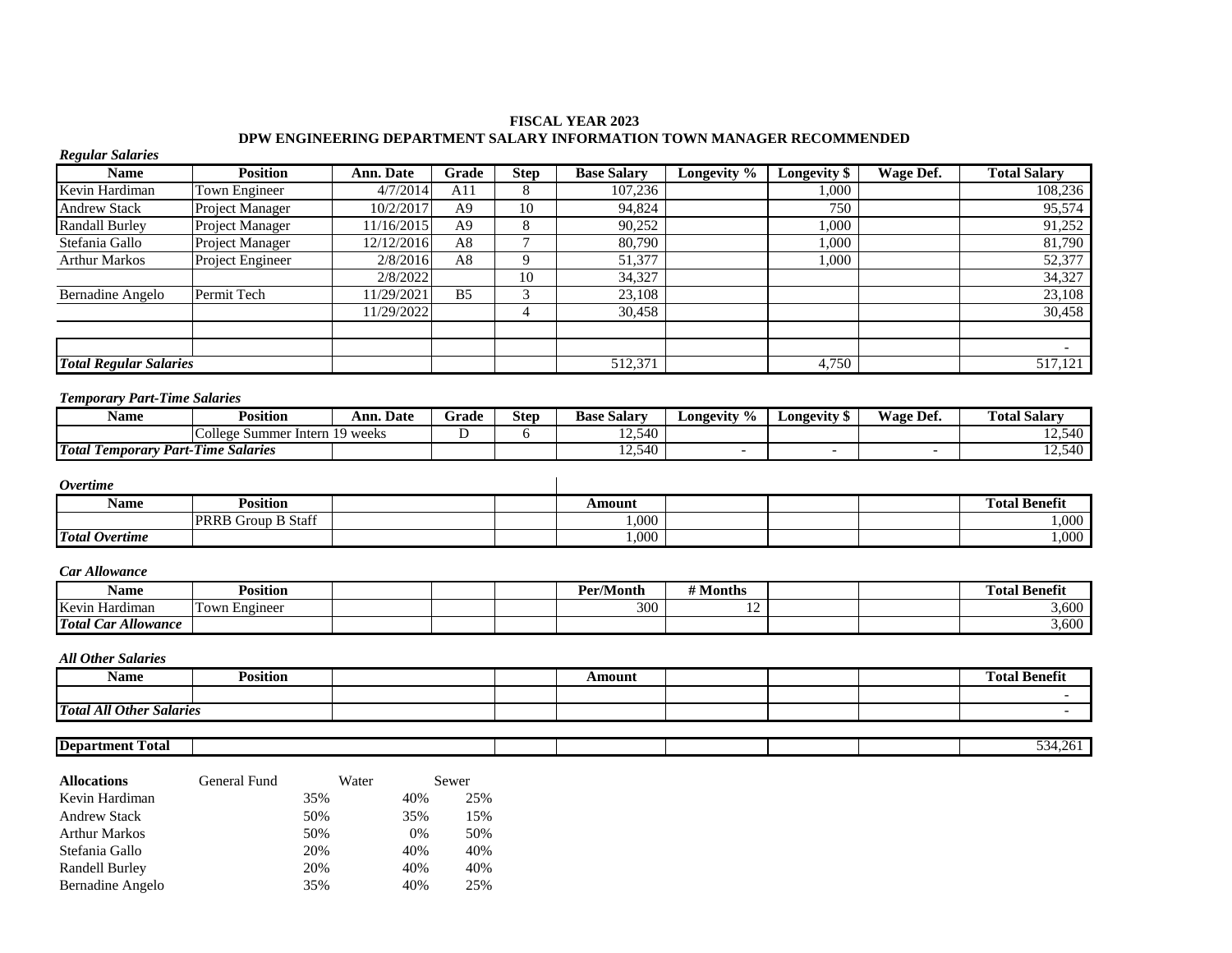## **FISCAL YEAR 2023 DPW ENGINEERING DEPARTMENT SALARY INFORMATION DEPARTMENT REQUEST**

| <b>Regular Salaries</b>                   |                                |              |                |                 |                    |                        |                     |                          |                      |
|-------------------------------------------|--------------------------------|--------------|----------------|-----------------|--------------------|------------------------|---------------------|--------------------------|----------------------|
| <b>Name</b>                               | <b>Position</b>                | Ann. Date    | Grade          | <b>Step</b>     | <b>Base Salary</b> | Longevity %            | <b>Longevity \$</b> | <b>Wage Def.</b>         | <b>Total Salary</b>  |
| Kevin Hardiman                            | Town Engineer                  | 4/7/2014     | A11            | 8               | 107,236            |                        | 1,000               |                          | 108,236              |
| <b>Andrew Stack</b>                       | Project Manager                | 10/2/2017    | A <sub>9</sub> | 10              | 94,824             |                        | 750                 |                          | 95,574               |
| <b>Randall Burley</b>                     | Project Manager                | 11/16/2015   | A <sub>9</sub> | $\,8\,$         | 90,252             |                        | 1,000               |                          | 91,252               |
| Stefania Gallo                            | Project Manager                | 12/12/2016   | A8             | $\overline{7}$  | 80,790             |                        | 1,000               |                          | 81,790               |
| <b>Arthur Markos</b>                      | Project Engineer               | 2/8/2016     | A8             | 9               | 51,377             |                        | 1,000               |                          | 52,377               |
|                                           |                                | 2/8/2022     |                | $\overline{10}$ | 34,327             |                        |                     |                          | 34,327               |
| Bernadine Angelo                          | Permit Tech                    | 11/29/2021   | B <sub>5</sub> | 3               | 23,108             |                        |                     |                          | 23,108               |
|                                           |                                | 11/29/2022   |                | $\overline{4}$  | 30,458             |                        |                     |                          | 30,458               |
| <b>Total Regular Salaries</b>             |                                |              |                |                 | 512,371            |                        | 4,750               |                          | 517,121              |
|                                           |                                |              |                |                 |                    |                        |                     |                          |                      |
| <b>Temporary Part-Time Salaries</b>       |                                |              |                |                 |                    |                        |                     |                          |                      |
| <b>Name</b>                               | <b>Position</b>                | Ann. Date    | Grade          | <b>Step</b>     | <b>Base Salary</b> | Longevity <sup>%</sup> | <b>Longevity</b> \$ | <b>Wage Def.</b>         | <b>Total Salary</b>  |
|                                           | College Summer Intern 19 weeks |              | D              | 6               | 12,540             |                        |                     |                          | 12,540               |
| <b>Total Temporary Part-Time Salaries</b> |                                |              |                |                 | 12,540             | $\overline{a}$         | $\sim$              | $\overline{\phantom{a}}$ | 12,540               |
| <i>Overtime</i>                           |                                |              |                |                 |                    |                        |                     |                          |                      |
| <b>Name</b>                               | <b>Position</b>                |              |                |                 | <b>Amount</b>      |                        |                     |                          | <b>Total Benefit</b> |
|                                           | <b>PRRB Group B Staff</b>      |              |                |                 | 1,000              |                        |                     |                          | 1,000                |
| <b>Total Overtime</b>                     |                                |              |                |                 | 1,000              |                        |                     |                          | 1,000                |
| <b>Car Allowance</b>                      |                                |              |                |                 |                    |                        |                     |                          |                      |
| <b>Name</b>                               | <b>Position</b>                |              |                |                 | Per/Month          | # Months               |                     |                          | <b>Total Benefit</b> |
| Kevin Hardiman                            | Town Engineer                  |              |                |                 | 300                | 12                     |                     |                          | 3,600                |
| <b>Total Car Allowance</b>                |                                |              |                |                 |                    |                        |                     |                          | 3,600                |
| <b>All Other Salaries</b>                 |                                |              |                |                 |                    |                        |                     |                          |                      |
| <b>Name</b>                               | <b>Position</b>                |              |                |                 | <b>Amount</b>      |                        |                     |                          | <b>Total Benefit</b> |
| <b>Total All Other Salaries</b>           |                                |              |                |                 |                    |                        |                     |                          | $\sim$               |
| <b>Department Total</b>                   |                                |              |                |                 |                    |                        |                     |                          | 534,261              |
| <b>Allocations</b><br>Kevin Hardiman      | General Fund<br>35%            | Water<br>40% | Sewer<br>25%   |                 |                    |                        |                     |                          |                      |

| Kevin Hardiman      | 35% | 40%   | 25% |
|---------------------|-----|-------|-----|
| <b>Andrew Stack</b> | 50% | 35%   | 15% |
| Arthur Markos       | 50% | $0\%$ | 50% |
| Stefania Gallo      | 20% | 40%   | 40% |
| Randell Burley      | 20% | 40%   | 40% |
| Bernadine Angelo    | 35% | 40%   | 25% |
|                     |     |       |     |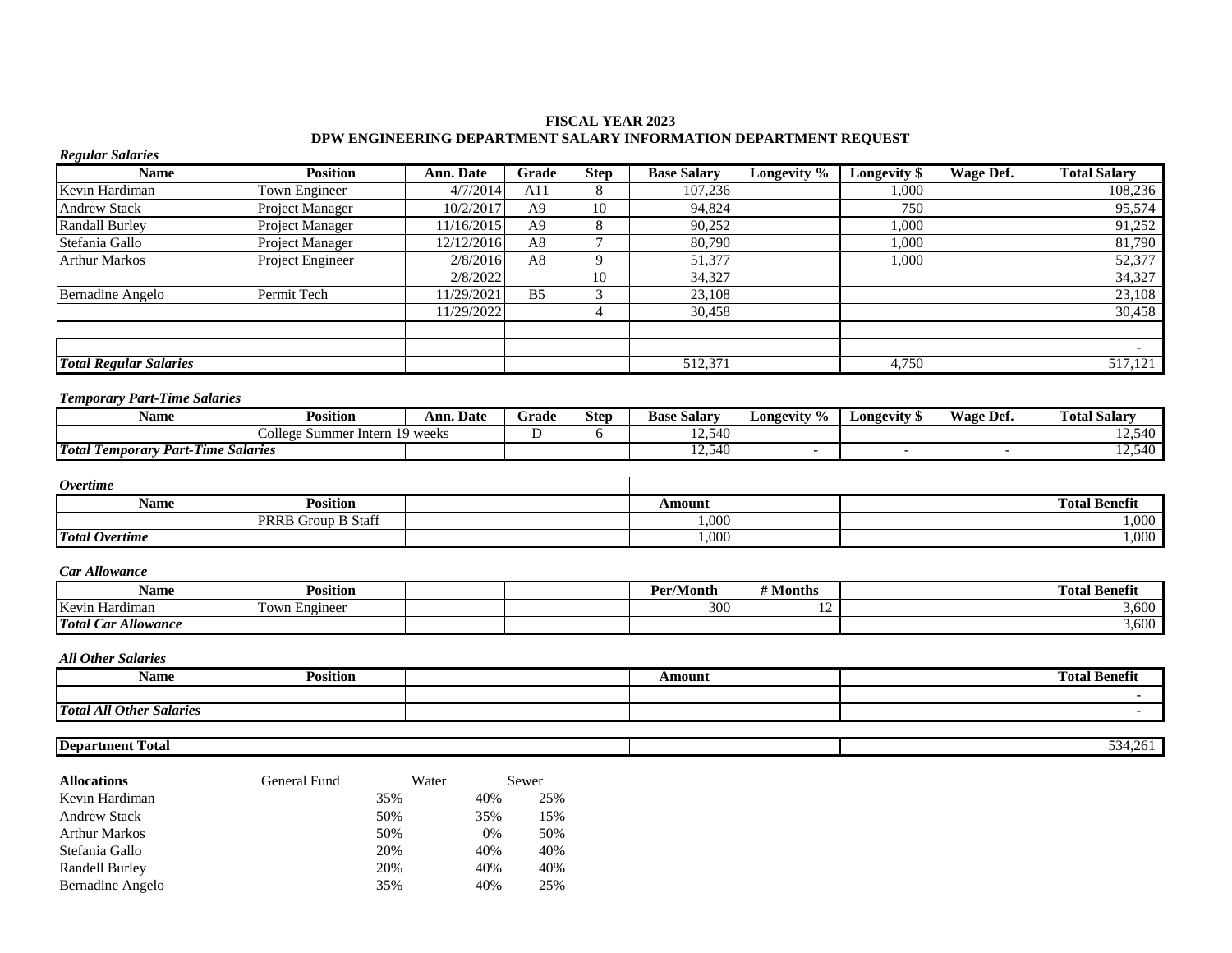## **FISCAL YEAR 2022 DPW ENGINEERING DEPARTMENT SALARY INFORMATION**

| <b>Regular Salaries</b>                            |                                |            |                |                |                    |                           |                          |                          |                      |
|----------------------------------------------------|--------------------------------|------------|----------------|----------------|--------------------|---------------------------|--------------------------|--------------------------|----------------------|
| <b>Name</b>                                        | <b>Position</b>                | Ann. Date  | Grade          | <b>Step</b>    | <b>Base Salary</b> | Longevity $\overline{\%}$ | Longevity \$             | Wage Def.                | <b>Total Salary</b>  |
| Kevin Hardiman                                     | Town Engineer                  | 4/7/2014   | A11            | $\tau$         | 102,329            |                           | 1.000                    |                          | 103,329              |
| <b>Andrew Stack</b>                                | <b>Project Manager</b>         | 10/2/2017  | A <sub>9</sub> | 9              | 22.533             |                           |                          |                          | 22,533               |
| Step Increase                                      |                                | 10/2/2021  |                | 10             | 69,642             |                           |                          |                          | 69,642               |
| <b>Randall Burley</b>                              | Project Manager                | 11/16/2015 | A <sub>9</sub> | $\overline{7}$ | 86.103             |                           | 1.000                    |                          | 87,103               |
| <b>Chester Cheng</b>                               | Project Manager                | 9/24/2014  | A8             | $\overline{7}$ | 79.435             |                           | 1.000                    |                          | 80,435               |
| Arthur Markos                                      | Project Engineer               | 2/8/2016   | A <sub>8</sub> | 8              | 49.025             |                           | 1.000                    |                          | 50,025               |
| <b>Step Increase</b>                               |                                | 2/8/2022   |                | 9              | 32,756             |                           |                          |                          | 32,756               |
| Christine Robinson                                 | Permit Tech                    | 2/17/1998  | B <sub>5</sub> | 10             | 61,612             |                           | 2.600                    |                          | 64,212               |
|                                                    |                                |            |                |                |                    |                           |                          |                          |                      |
| <b>Total Regular Salaries</b>                      |                                |            |                |                | 503,434            |                           | 6,600                    |                          | 510,034              |
| <b>Temporary Part-Time Salaries</b><br><b>Name</b> | <b>Position</b>                | Ann. Date  | Grade          | <b>Step</b>    | <b>Base Salary</b> | Longevity $\frac{6}{6}$   | Longevity \$             | Wage Def.                | <b>Total Salary</b>  |
|                                                    | College Summer Intern 19 weeks |            | D              | 6              | 11,302             |                           |                          |                          | 11,302               |
| <b>Total Temporary Part-Time Salaries</b>          |                                |            |                |                | 11,302             | $\overline{\phantom{a}}$  | $\overline{\phantom{a}}$ | $\overline{\phantom{a}}$ | 11,302               |
| <i><b>Overtime</b></i>                             |                                |            |                |                |                    |                           |                          |                          |                      |
| <b>Name</b>                                        | <b>Position</b>                |            |                |                | Amount             |                           |                          |                          | <b>Total Benefit</b> |
|                                                    | PRRB Group B Staff             |            |                |                | 500                |                           |                          |                          | 500                  |
| <b>Total Overtime</b>                              |                                |            |                |                | 500                |                           |                          |                          | 500                  |
| <b>Car Allowance</b>                               |                                |            |                |                |                    |                           |                          |                          |                      |
| <b>Name</b>                                        | <b>Position</b>                |            |                |                | Per/Month          | # Months                  |                          |                          | <b>Total Benefit</b> |
| Kevin Hardiman                                     | Town Engineer                  |            |                |                | 300                | 12                        |                          |                          | 3,600                |
| <b>Total Car Allowance</b>                         |                                |            |                |                |                    |                           |                          |                          | 3,600                |

### *All Other Salaries*

| Name                                      | <b>Position</b> |  | Amount |  | Fotal Benefit |
|-------------------------------------------|-----------------|--|--------|--|---------------|
|                                           |                 |  |        |  |               |
| <b>Total All Other</b><br><i>Salaries</i> |                 |  |        |  |               |

| rotal -<br><b>Department</b> |  |  |  | - -<br>., |
|------------------------------|--|--|--|-----------|
|                              |  |  |  |           |

| <b>Allocations</b>   | General Fund | Water |     | Sewer |
|----------------------|--------------|-------|-----|-------|
| Kevin Hardiman       |              | 35%   | 40% | 25%   |
| <b>Andrew Stack</b>  |              | 50%   | 35% | 15%   |
| <b>Arthur Markos</b> |              | 50%   | 0%  | 50%   |
| <b>Chester Cheng</b> |              | 20%   | 40% | 40%   |
| Randell Burley       |              | 20%   | 40% | 40%   |
| Christine Restinson  |              | 35%   | 40% | 25%   |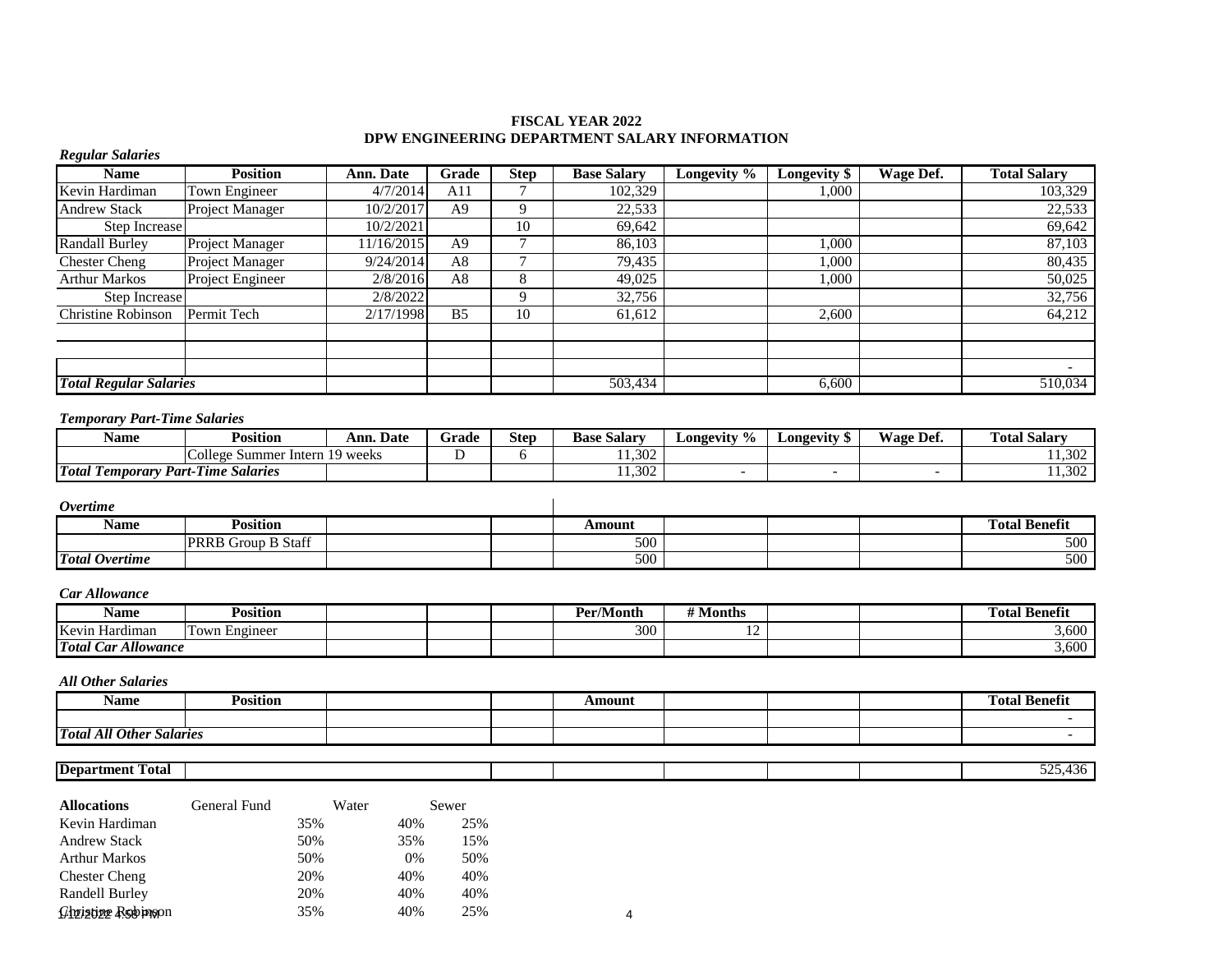## **FISCAL YEAR 2021 DPW ENGINEERING DEPARTMENT SALARY INFORMATION**

| <b>Regular Salaries</b>                   |                                |                  |                |                |                    |                          |                          |                          |                     |
|-------------------------------------------|--------------------------------|------------------|----------------|----------------|--------------------|--------------------------|--------------------------|--------------------------|---------------------|
| Name                                      | <b>Position</b>                | <b>Ann. Date</b> | Grade          | <b>Step</b>    | <b>Base Salary</b> | Longevity %              | Longevity \$             | Wage Def.                | <b>Total Salary</b> |
| Kevin Hardiman                            | Town Engineer                  | 4/7/2014         | A10            | 10             | 98,878             |                          | 1,000                    |                          | 99,878              |
| <b>Andrew Stack</b>                       | Project Manager                | 10/2/2017        | A <sub>9</sub> | 8              | 21,499             |                          |                          |                          | 21,499              |
| Step Increase                             |                                | 10/2/2020        |                | $\mathbf Q$    | 66,450             |                          |                          |                          | 66,450              |
| <b>Randall Burley</b>                     | <b>Project Manager</b>         | 11/16/2015       | A <sup>9</sup> | 6              | 82,163             |                          | 1,000                    |                          | 83,163              |
| <b>Chester Cheng</b>                      | <b>Project Manager</b>         | 9/24/2014        | A8             | 6              | 75,393             |                          | 1,000                    |                          | 76,393              |
| <b>Arthur Markos</b>                      | Project Engineer               | 2/8/2016         | A8             | $\overline{ }$ | 46,779             |                          |                          |                          | 46,779              |
| Step Increase                             |                                | 2/8/2021         |                | 8              | 31,256             |                          | 500                      |                          | 31,756              |
| Christine Robinson                        | Permit Tech                    | 2/17/1998        | B <sub>5</sub> | 10             | 60,256             |                          | 2,500                    |                          | 62,756              |
|                                           |                                |                  |                |                |                    |                          |                          |                          |                     |
|                                           |                                |                  |                |                |                    |                          |                          |                          |                     |
|                                           |                                |                  |                |                |                    |                          |                          |                          |                     |
| <b>Total Regular Salaries</b>             |                                |                  |                |                | 482,673            |                          | 6,000                    |                          | 488,673             |
| <b>Temporary Part-Time Salaries</b>       |                                |                  |                |                |                    |                          |                          |                          |                     |
| Name                                      | <b>Position</b>                | <b>Ann. Date</b> | Grade          | <b>Step</b>    | <b>Base Salary</b> | Longevity $\sqrt[6]{\ }$ | <b>Longevity \$</b>      | Wage Def.                | <b>Total Salary</b> |
|                                           | College Summer Intern 19 weeks |                  | D              | 6              | 11,305             |                          |                          |                          | 11,305              |
| <b>Total Temporary Part-Time Salaries</b> |                                |                  |                |                | 11,305             | $\overline{\phantom{a}}$ | $\overline{\phantom{a}}$ | $\overline{\phantom{a}}$ | 11,305              |
| <i>Overtime</i>                           |                                |                  |                |                |                    |                          |                          |                          |                     |

| ----------            |                                                    |        |  |                                          |
|-----------------------|----------------------------------------------------|--------|--|------------------------------------------|
| Name                  | Position                                           | Amount |  | <b>Total Benefit</b><br><b>CONTINUES</b> |
|                       | $\alpha$<br><b>B</b> Staff<br><b>PRRE</b><br>Group | 500    |  | 500                                      |
| <b>Total Overtime</b> |                                                    | 500    |  | 500                                      |

### *Car Allowance*

| <b>Name</b>                                                                          | Position      |  | Per/Month | $\mathbf{H}$ M $\mathbf{F}$<br>Months |  | <b>Total Benefit</b> |
|--------------------------------------------------------------------------------------|---------------|--|-----------|---------------------------------------|--|----------------------|
| Kevin<br>Hardıman                                                                    | Town Engineer |  | 300       | $\sim$<br>$\overline{1}$              |  | 3.600                |
| <b>Total</b><br>$\mathbf{H}$<br>$\sim$<br>$\mathcal{L}$ ar<br>Allowance <sup>.</sup> |               |  |           |                                       |  | 3.600                |

### *All Other Salaries*

| <b>Name</b>                     | <b>Position</b> |  | Amount |  | <b>Fotal Benefit</b><br><b>CEN</b> |
|---------------------------------|-----------------|--|--------|--|------------------------------------|
|                                 |                 |  |        |  |                                    |
| <b>Total All Other Salaries</b> |                 |  |        |  |                                    |
|                                 |                 |  |        |  |                                    |

## **Department Total** 504,078

| <b>Allocations</b>   | General Fund | Water | Sewer |
|----------------------|--------------|-------|-------|
| Kevin Hardiman       | 35%          | 40%   | 25%   |
| <b>Andrew Stack</b>  | 50%          | 35%   | 15%   |
| <b>Arthur Markos</b> | 50%          | $0\%$ | 50%   |
| <b>Chester Cheng</b> | 20%          | 40%   | 40%   |
| Randell Burley       | 20%          | 40%   | 40%   |
| Christine Robinson   | 35%          | 40%   | 25%   |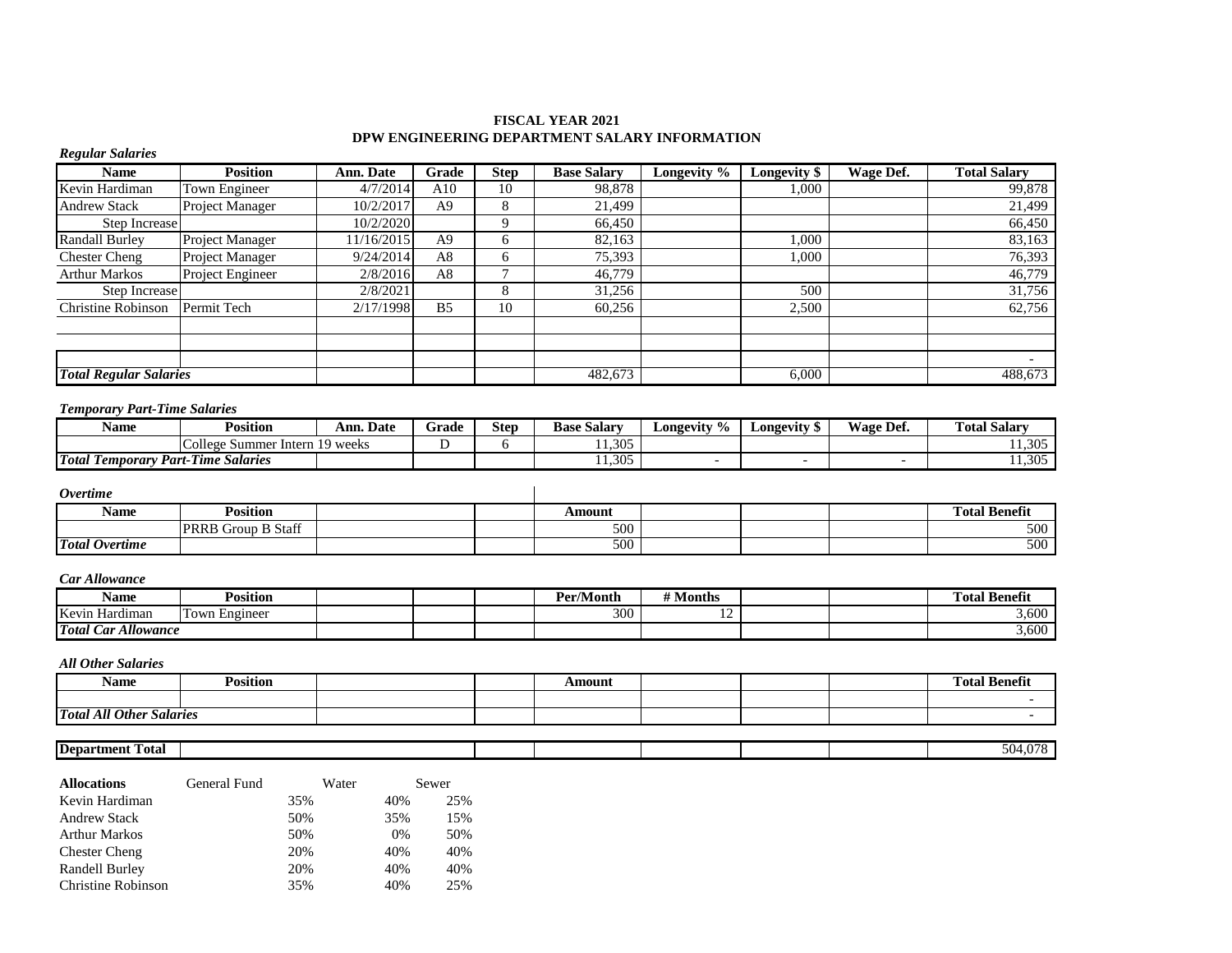## **DPW ENGINEERING OPERATING**

*5310 Professional Services*

| FY2019                                                                                                        | FY2019                                                                           | FY2020          | FY2020          | FY2021          | FY2021                            | FY2022          | <b>FY2023</b>   | <b>FY2023</b> |
|---------------------------------------------------------------------------------------------------------------|----------------------------------------------------------------------------------|-----------------|-----------------|-----------------|-----------------------------------|-----------------|-----------------|---------------|
| <b>BUDGETED</b>                                                                                               | <b>EXPENDED</b>                                                                  | <b>BUDGETED</b> | <b>EXPENDED</b> | <b>BUDGETED</b> | <b>EXPENDED</b>                   | <b>BUDGETED</b> | <b>DEPT REO</b> | <b>TM REC</b> |
| 19,163                                                                                                        | 19,163                                                                           | 21,400          | 17,113          | 25,300          | 25,300                            | 24,050          | 24,160          | 24,160        |
| survey and Mapping/GIS services                                                                               | Wetlands flagging, surveys and analysis beyond scale and scope of in-house staff |                 | 7,800           | 7,800           |                                   |                 |                 |               |
|                                                                                                               | Annual Software Maintenance fees (PeopleGIS)                                     |                 |                 |                 |                                   |                 |                 |               |
| <b>SimpliCITY Streets</b>                                                                                     |                                                                                  | 1,500           | 1,500           |                 |                                   |                 |                 |               |
|                                                                                                               | <b>DPW</b> Permits                                                               |                 |                 |                 |                                   |                 | 5,000           | 5,000         |
|                                                                                                               | Work Order Management                                                            |                 |                 |                 |                                   |                 | 2,000           | 2,000         |
|                                                                                                               | <b>Public Facing Work Order Requests</b>                                         |                 |                 |                 |                                   |                 | 1,000           | 1,000         |
|                                                                                                               | <b>Ouick Asset Tool</b>                                                          |                 |                 |                 |                                   |                 | 1.000           | 1,000         |
| Professional Services to perform ROW surveys and analysis reports associated with Traffic Safety/DPW Projects |                                                                                  |                 |                 |                 |                                   |                 | 4,000           | 4,000         |
|                                                                                                               | AutoCad Annual Software Maintenance fees (half paid by Water Distribution)       |                 |                 |                 |                                   |                 | 1,860           | 1,860         |
|                                                                                                               |                                                                                  |                 |                 |                 | Total 5310 Professional Services: |                 | 24.160          | 24,160        |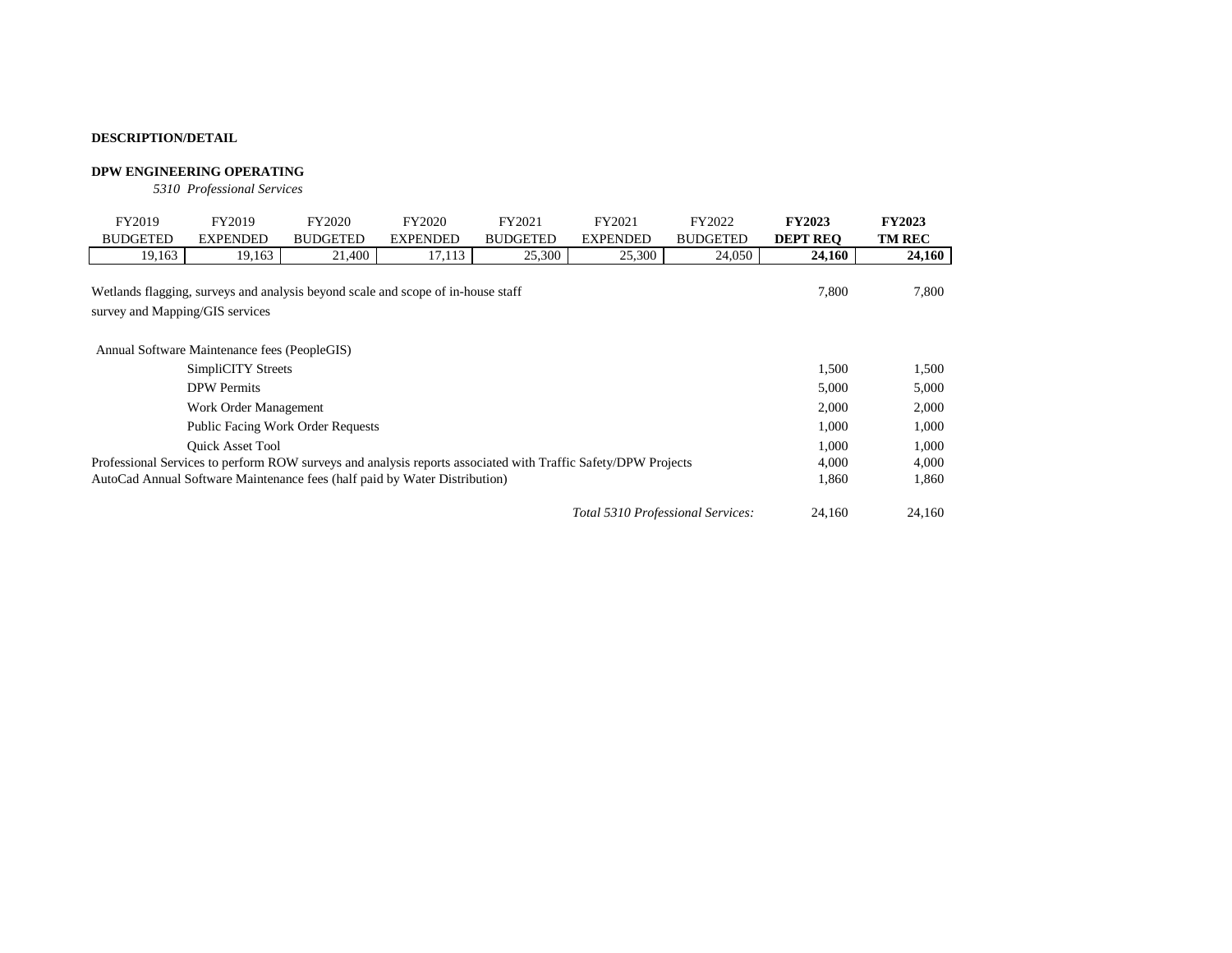### **DPW ENGINEERING OPERATING**

*5340 Communications*

| FY2019          | FY2019                     | FY2020          | FY2020          | FY2021          | FY2021          | FY2022          | <b>FY2023</b>   | <b>FY2023</b> |
|-----------------|----------------------------|-----------------|-----------------|-----------------|-----------------|-----------------|-----------------|---------------|
| <b>BUDGETED</b> | <b>EXPENDED</b>            | <b>BUDGETED</b> | <b>EXPENDED</b> | <b>BUDGETED</b> | <b>EXPENDED</b> | <b>BUDGETED</b> | <b>DEPT REO</b> | <b>TM REC</b> |
| 2,037           | 2.037                      | 2.080           | 2.080           | 1.920           | 1,920           | .920            | 1,920           | 1.920         |
|                 |                            |                 |                 |                 |                 |                 |                 |               |
|                 | (4) Data plans for tablets |                 |                 |                 |                 |                 | 1.920           | 1.920         |

*Total 5340 Communications:* 1,920 1,920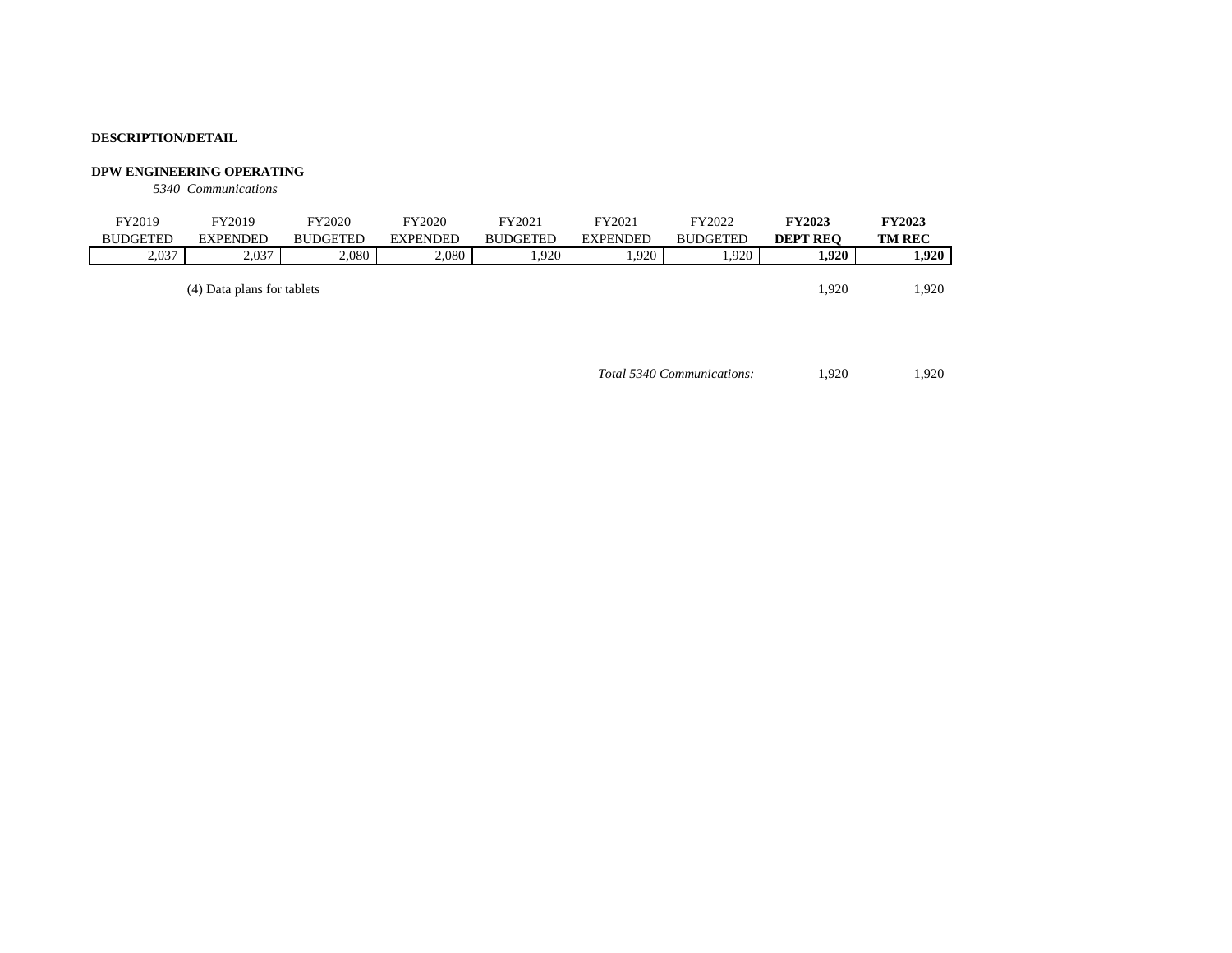# **DPW ENGINEERING OPERATING**

*5345 Postage*

| FY2019                                                                   | FY2019          | FY2020          | FY2020          | FY2021          | FY2021          | FY2022          | <b>FY2023</b>   | <b>FY2023</b> |
|--------------------------------------------------------------------------|-----------------|-----------------|-----------------|-----------------|-----------------|-----------------|-----------------|---------------|
| <b>BUDGETED</b>                                                          | <b>EXPENDED</b> | <b>BUDGETED</b> | <b>EXPENDED</b> | <b>BUDGETED</b> | <b>EXPENDED</b> | <b>BUDGETED</b> | <b>DEPT REO</b> | <b>TM REC</b> |
| ,300                                                                     | ,300            | 2,000           | 801             | 710             | 710             | 2,000           | 2,000           | 2,000         |
| Correspondence various legal, project, permit communication/notification |                 |                 |                 |                 |                 |                 | 2,000           | 2,000         |

of especial importance are certified mailings for conservation Notice of Intent applications,

Request for Determination and notices to residents associated with violations

*Total 5345 Postage:* 2,000 2,000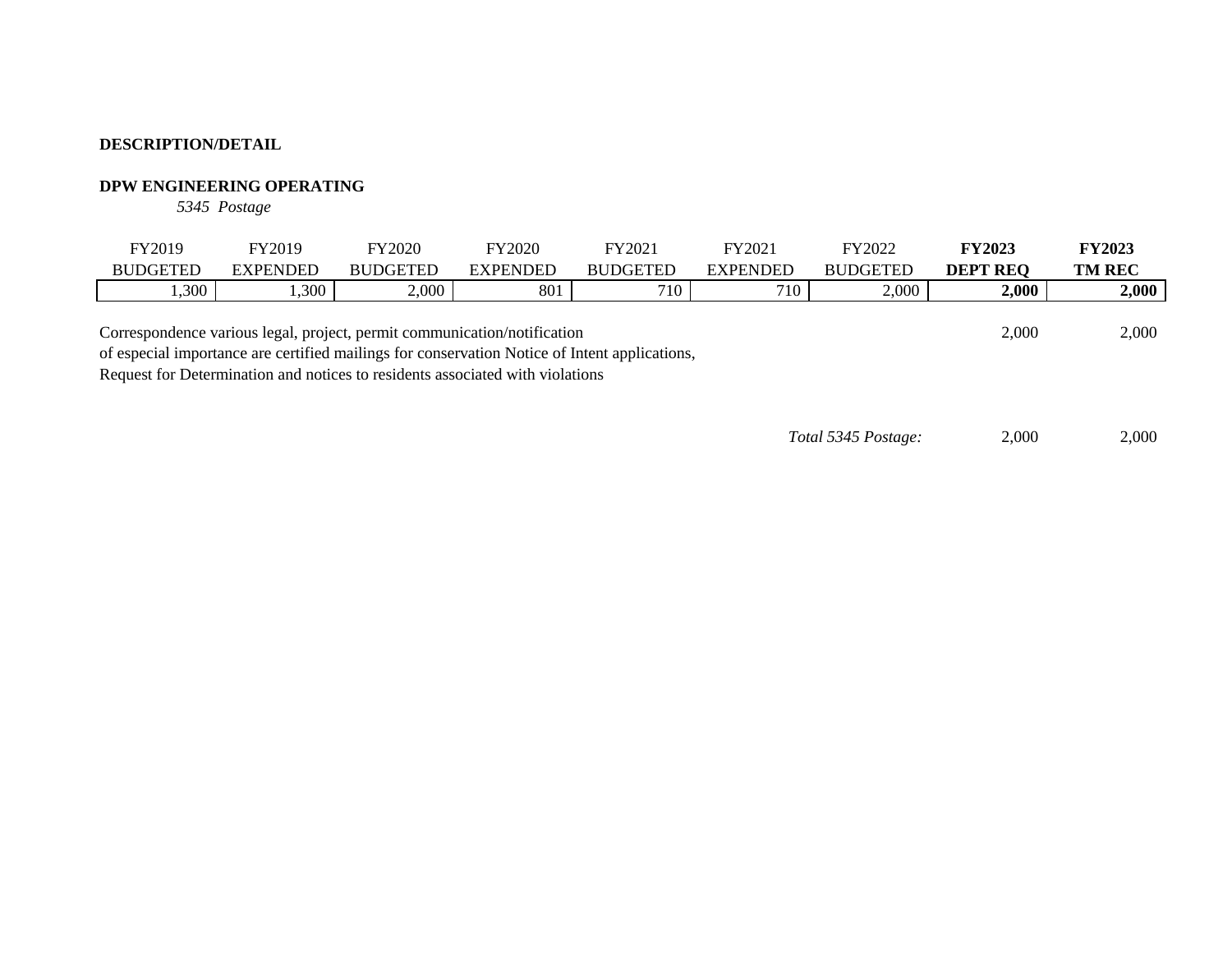## **DPW ENGINEERING OPERATING**

*5420 Office Supplies*

| FY2019                                                                                                                                                                                                                                                                                                                                                                                            | FY2019                                                                               | FY2020          | FY2020          | FY2021          | FY2021          | FY2022          | <b>FY2023</b>   | <b>FY2023</b> |
|---------------------------------------------------------------------------------------------------------------------------------------------------------------------------------------------------------------------------------------------------------------------------------------------------------------------------------------------------------------------------------------------------|--------------------------------------------------------------------------------------|-----------------|-----------------|-----------------|-----------------|-----------------|-----------------|---------------|
| <b>BUDGETED</b>                                                                                                                                                                                                                                                                                                                                                                                   | <b>EXPENDED</b>                                                                      | <b>BUDGETED</b> | <b>EXPENDED</b> | <b>BUDGETED</b> | <b>EXPENDED</b> | <b>BUDGETED</b> | <b>DEPT REO</b> | <b>TM REC</b> |
| 3,032                                                                                                                                                                                                                                                                                                                                                                                             | 3,030                                                                                | 2,373           | 1.742           | 2.000           | 2,000           | 2,000           | 2,000           | 2,000         |
| Printing equipment costs; anticipated costs for GIS and mapping systems development;<br>in addition DPW's cost to supply all the paper/ink etc. during review and<br>management of private development documents and permitting;<br>Purchase of Roll paper and ink for plotter; paper and ink for desktop printers<br>and copier; survey books for project documentation other supplies necessary | to better manage project documents and file plans; various office supplies for staff |                 |                 |                 |                 |                 | 2.000           | 2,000         |

| Total 5420 Office Supplies: | 2,000 | 2.000 |
|-----------------------------|-------|-------|
|-----------------------------|-------|-------|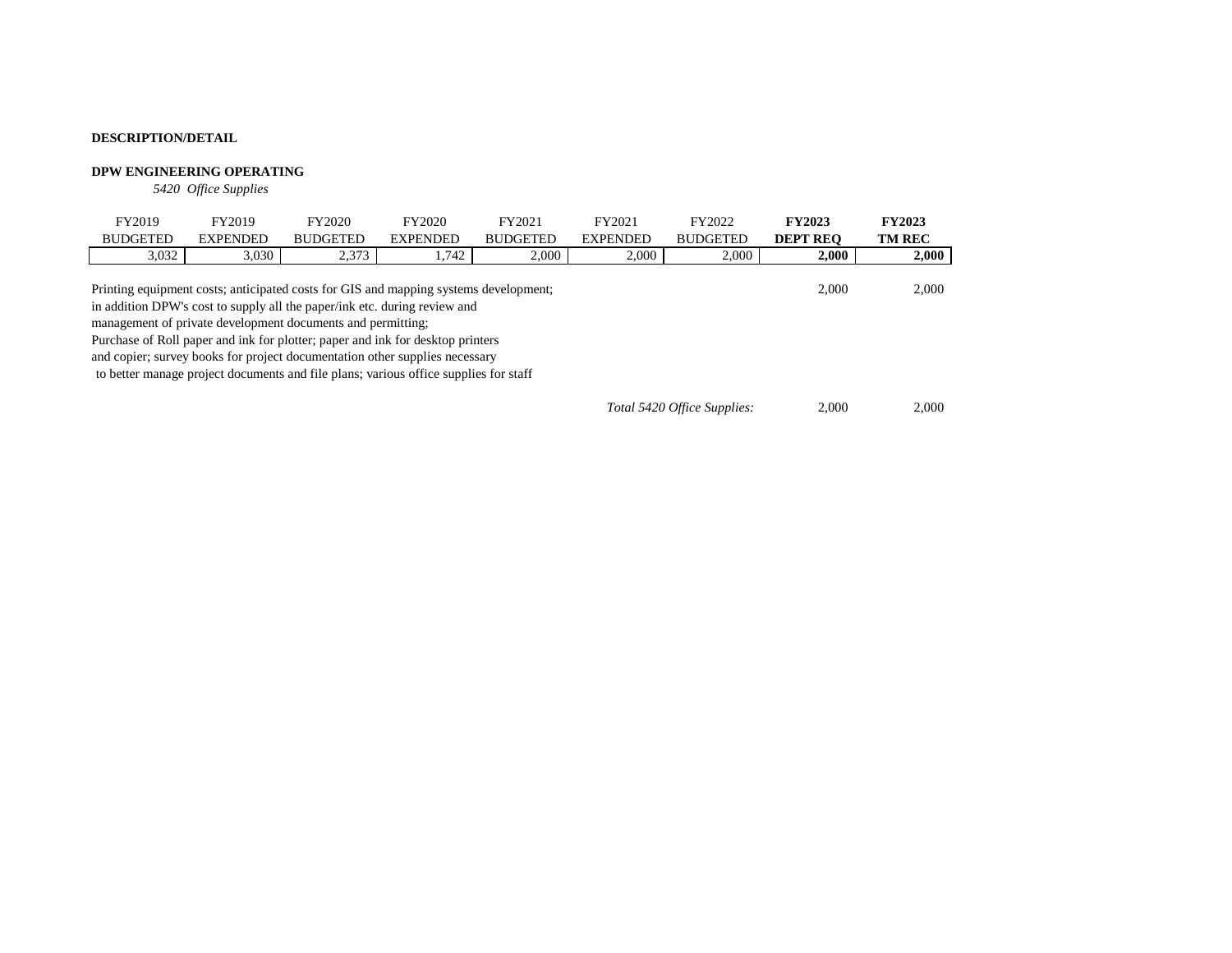## **DPW ENGINEERING OPERATING**

*5423 All Other Supplies and Expenses*

| FY2019                                                                                                                                                                                                                                                                    | FY2019                                                                  | FY2020          | FY2020          | FY2021          | FY2021                                      | FY2022          | <b>FY2023</b>   | <b>FY2023</b> |  |  |
|---------------------------------------------------------------------------------------------------------------------------------------------------------------------------------------------------------------------------------------------------------------------------|-------------------------------------------------------------------------|-----------------|-----------------|-----------------|---------------------------------------------|-----------------|-----------------|---------------|--|--|
| <b>BUDGETED</b>                                                                                                                                                                                                                                                           | <b>EXPENDED</b>                                                         | <b>BUDGETED</b> | <b>EXPENDED</b> | <b>BUDGETED</b> | <b>EXPENDED</b>                             | <b>BUDGETED</b> | <b>DEPT REO</b> | <b>TM REC</b> |  |  |
| 13,518                                                                                                                                                                                                                                                                    | 13,509                                                                  | 13,432          | 13,220          | 8,897           | 7,897                                       | 4,050           | 4,050           | 4,050         |  |  |
|                                                                                                                                                                                                                                                                           | Annual Calibration of survey equipment and stormwater testing analyzers |                 |                 |                 |                                             |                 | 1,550           | 1,550         |  |  |
| Testing of stormwater Outfalls based on startup of dry and wet weather Illicit Detection<br>$\overline{\phantom{0}}$<br>program in compliance with MS4 Permit (July 2018); Purchase of testing gear and kits;<br>cost for 3rd party Testing Laboratory to test for E.Coli |                                                                         |                 |                 |                 |                                             |                 |                 |               |  |  |
| Miscellaneous expenses including Safety gear, various hardware supplies, hand tools,<br>copier maintenance, survey equipment, Filing at Registry of Deeds etc.                                                                                                            |                                                                         |                 |                 |                 |                                             |                 |                 | 2,500         |  |  |
|                                                                                                                                                                                                                                                                           |                                                                         |                 |                 |                 | Total 5423 All Other Supplies and Expenses: |                 | 4.050           | 4,050         |  |  |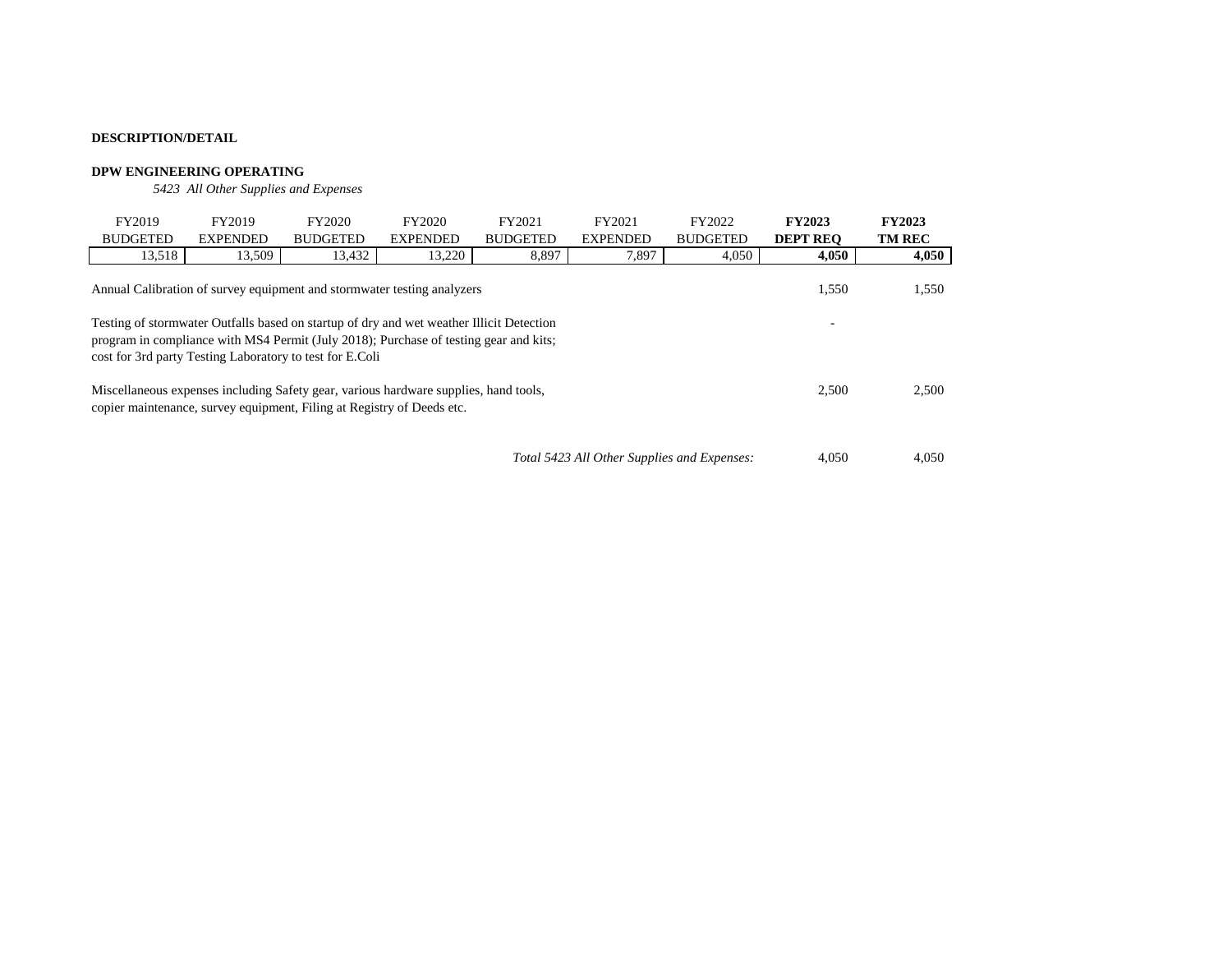## **DPW ENGINEERING OPERATING**

*5703 Dues and Memberships*

| FY2019                                                       | FY2019          | FY2020          | FY2020          | FY2021          | FY2021                           | FY2022          | <b>FY2023</b>   | <b>FY2023</b> |
|--------------------------------------------------------------|-----------------|-----------------|-----------------|-----------------|----------------------------------|-----------------|-----------------|---------------|
| <b>BUDGETED</b>                                              | <b>EXPENDED</b> | <b>BUDGETED</b> | <b>EXPENDED</b> | <b>BUDGETED</b> | <b>EXPENDED</b>                  | <b>BUDGETED</b> | <b>DEPT REO</b> | <b>TM REC</b> |
| 2,176                                                        | 2,176           | 2,714           | 2,374           | 1,505           | 1,505                            | 2,721           | 1,737           | 1,737         |
|                                                              |                 |                 |                 |                 |                                  |                 |                 |               |
| American Soc of Civil Engineers/BSCE (4) annual memberships  |                 |                 |                 |                 |                                  |                 | 1,392           | 1,392         |
| $MA/PA$ Professional Engineer License $(2/1)$                |                 |                 |                 |                 |                                  |                 |                 |               |
| MA Soil Evaluator License (2)                                |                 |                 |                 |                 |                                  |                 |                 |               |
| MA Septic System Inspectors License (1)                      |                 |                 |                 |                 |                                  |                 |                 |               |
| Wastewater Treatment License                                 |                 |                 |                 |                 |                                  |                 |                 |               |
| American Planning (1) membership                             |                 |                 |                 |                 |                                  |                 |                 |               |
| Urban and Regional Information System Association Membership |                 |                 |                 |                 |                                  |                 | 195             | 195           |
| <b>FAA Certification Test</b>                                |                 |                 |                 |                 |                                  |                 |                 |               |
| <b>ICMA</b> Membership                                       |                 |                 |                 |                 |                                  |                 | 150             | 150           |
| MCPPO Certification (2)                                      |                 |                 |                 |                 |                                  |                 |                 |               |
|                                                              |                 |                 |                 |                 | Total 5703 Dues and Memberships: |                 | 1.737           | 1.737         |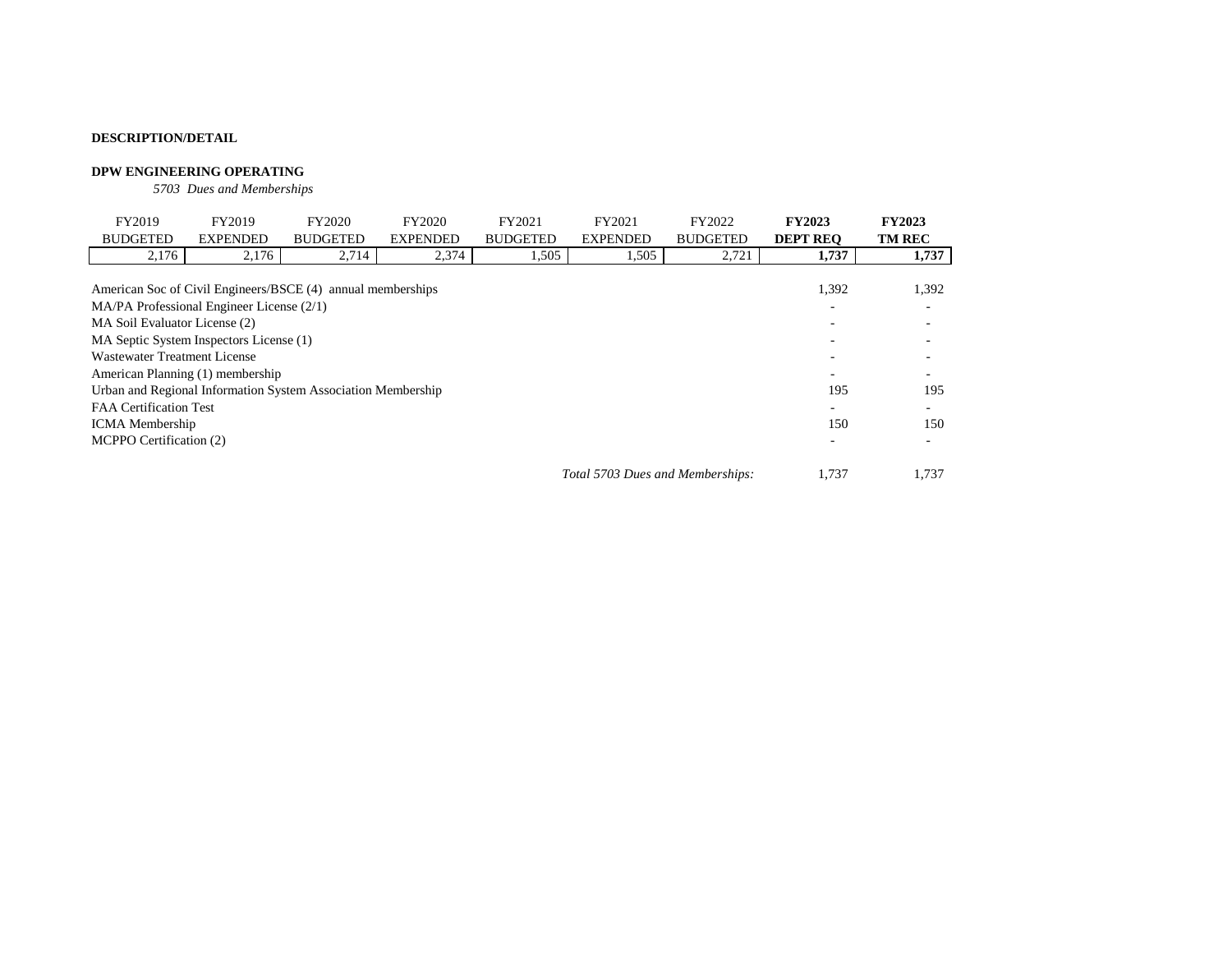### **DPW ENGINEERING OPERATING**

*5790 Staff Development*

| FY2019                                                                                                                                                                              | FY2019          | FY2020          | FY2020          | FY2021          | FY2021          | FY2022          | <b>FY2023</b>   | <b>FY2023</b> |
|-------------------------------------------------------------------------------------------------------------------------------------------------------------------------------------|-----------------|-----------------|-----------------|-----------------|-----------------|-----------------|-----------------|---------------|
| <b>BUDGETED</b>                                                                                                                                                                     | <b>EXPENDED</b> | <b>BUDGETED</b> | <b>EXPENDED</b> | <b>BUDGETED</b> | <b>EXPENDED</b> | <b>BUDGETED</b> | <b>DEPT REO</b> | <b>TM REC</b> |
| . . 790                                                                                                                                                                             | 1.790           | 3.200           | 3.200           | 3.200           | 3,013           | 3.200           | 4,000           | 4,000         |
| On-going training and professional development through allied associations and other<br>organization workshops to stay current with emerging technologies and regulatory compliance | 4.000           | 4,000           |                 |                 |                 |                 |                 |               |
|                                                                                                                                                                                     | 4.000           | 4.000           |                 |                 |                 |                 |                 |               |